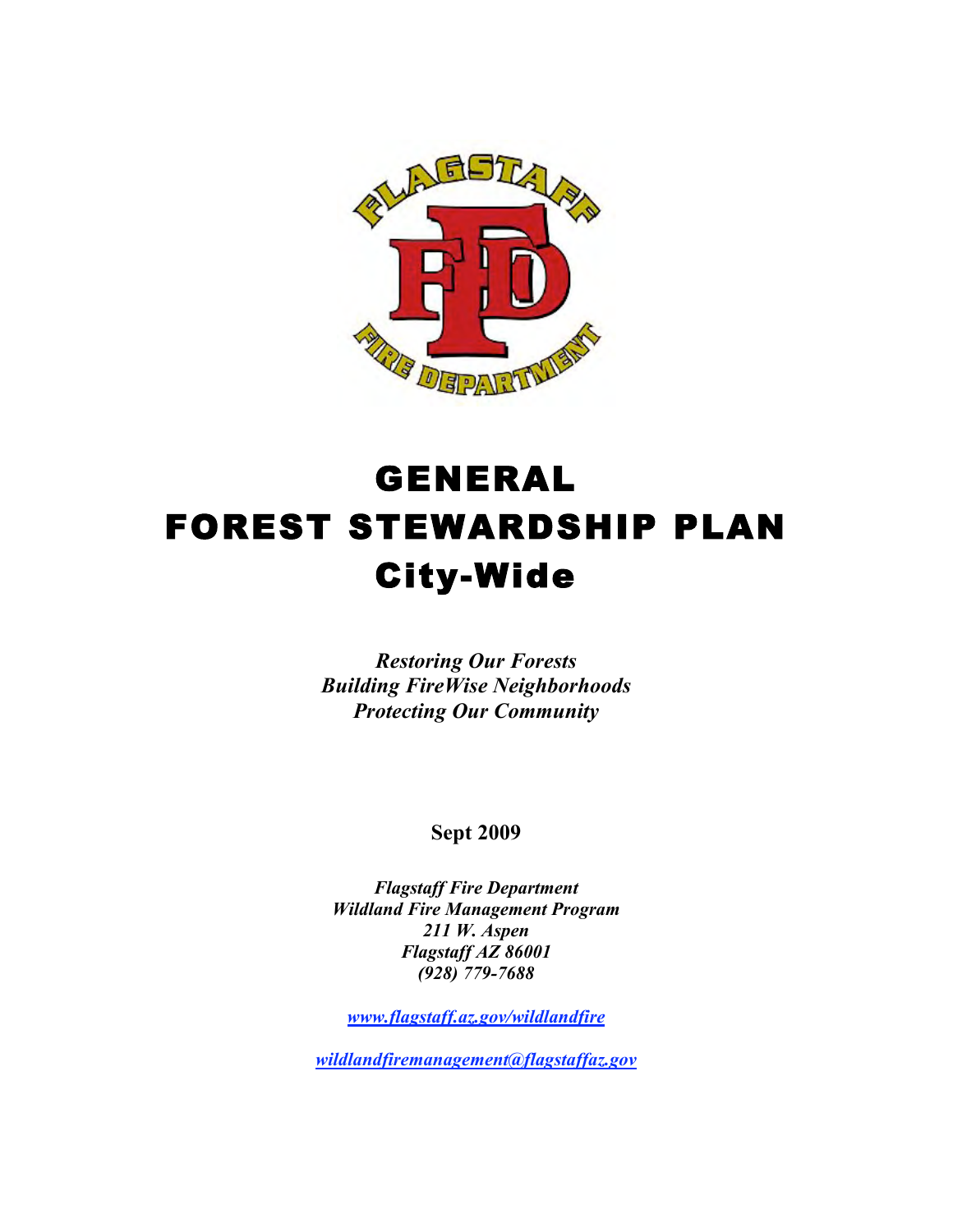# **TABLE OF CONTENTS**

| Intent.                           |                                 |  |  |  | $\boldsymbol{2}$        |
|-----------------------------------|---------------------------------|--|--|--|-------------------------|
| <b>Authority</b>                  |                                 |  |  |  | $\overline{\mathbf{c}}$ |
| <b>Responsibility</b>             |                                 |  |  |  | $\overline{\mathbf{c}}$ |
| <b>Influencing Factors</b> .      |                                 |  |  |  | $\overline{\mathbf{c}}$ |
| Background.                       |                                 |  |  |  | $\overline{2}$          |
| <b>Community Overview</b>         |                                 |  |  |  |                         |
| Ownership                         |                                 |  |  |  | 3                       |
| Location                          |                                 |  |  |  | 3                       |
| <b>Description</b>                |                                 |  |  |  | 4                       |
| <b>Ecosystem Description</b>      |                                 |  |  |  |                         |
| <b>General</b>                    |                                 |  |  |  | 5                       |
| <b>Current Conditions</b>         |                                 |  |  |  | 6                       |
| <b>Vegetation</b>                 |                                 |  |  |  | 6                       |
| <b>Insect and Disease</b>         |                                 |  |  |  | 7                       |
| <b>Soils</b>                      |                                 |  |  |  | 7                       |
| <b>Wildfire</b>                   |                                 |  |  |  | 7                       |
| <b>Wildlife</b>                   |                                 |  |  |  | 9                       |
| <b>Noxious Weeds</b>              |                                 |  |  |  | 10                      |
| <b>Management Recommendations</b> |                                 |  |  |  |                         |
| <b>Treatments</b>                 |                                 |  |  |  | 10                      |
| <b>Sequence</b>                   |                                 |  |  |  | 12                      |
| <b>Impacts</b>                    |                                 |  |  |  | 13                      |
| Summary                           |                                 |  |  |  | 13                      |
| $1 - Map$<br>Appendix             |                                 |  |  |  | 14                      |
|                                   | 2 - Economic Effect of Wildfire |  |  |  | 15                      |
|                                   | 3 - Publications Available.     |  |  |  | 17                      |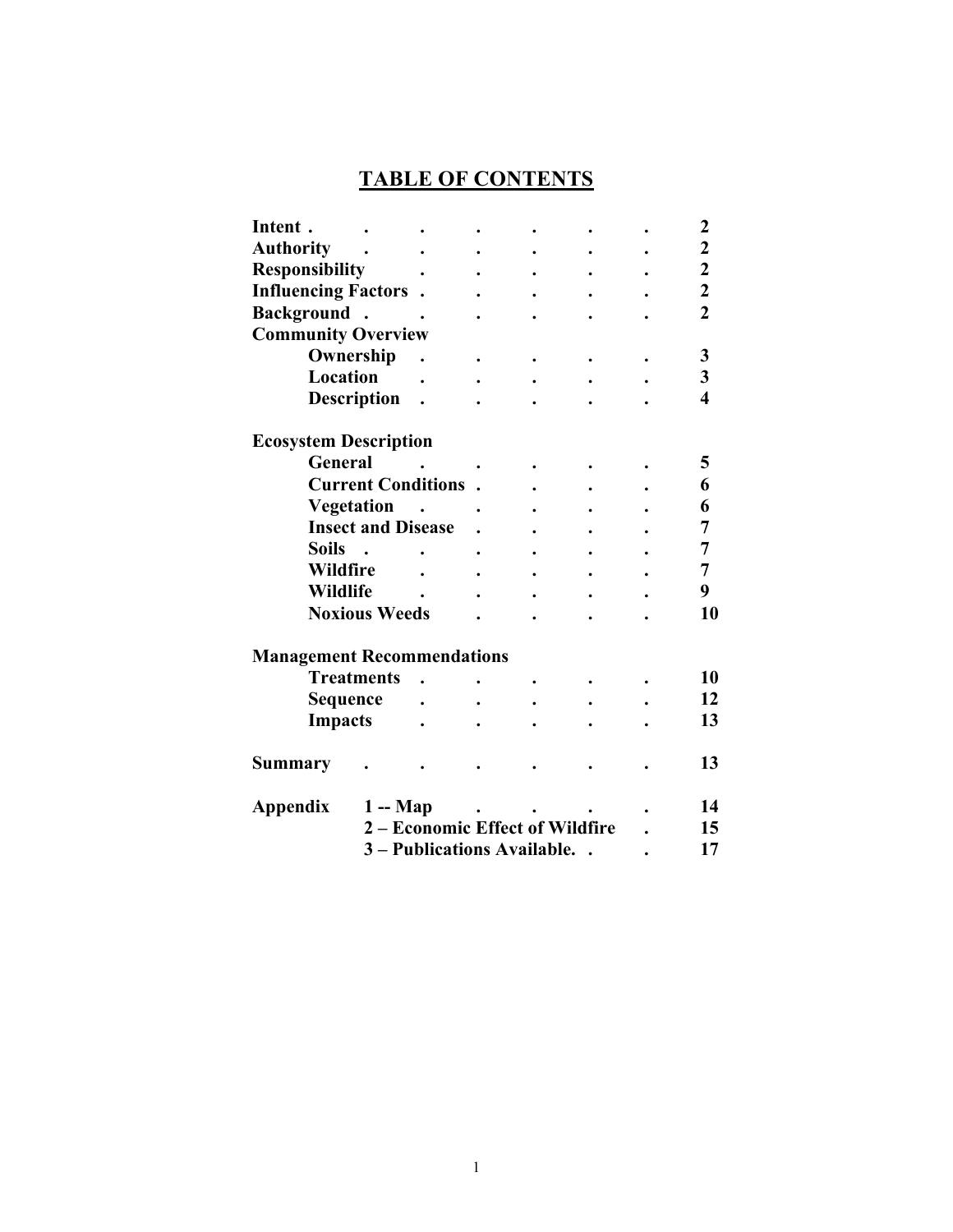**INTENT:** The goal of this plan is to provide generalized guidance in planning and implementing forest treatments to achieve a Desired Future Condition (DFC) of our forest that is focused on enhancing community well-being by:

*Protecting the community from catastrophic wildfire by mitigating or reducing hazard,* 

*Ensuring forest sustainability by improving long-term forest health, and Maintaining the aesthetic qualities, recreational opportunities, watershed values, wildlife habitat, native plant diversity, and other features of the forest.*

**AUTHORITY:** 1) As adopted by City Council:

- a) Flagstaff Wildland Urban Interface Code (WUI Code)
- b) Greater Flagstaff Area Community Wildfire Protection Plan (CWPP)
- c) Land Development Code (LDC)
- 2) FFD Fire Prevention Supplementary Regulations and Procedures (FP-Supp Regs)
- 3) Operating protocols with AZ Dept of Environmental Quality (ADEQ).

**RESPONSIBILITY:** Program management rests with the Flagstaff Fire Dept *Wildland Fire Management* (FFD-FM) Division. The overall Wildland Fire Management Program consists of five program areas – *Prevention, Preparedness, Hazard Mitigation, Response, and Recovery.* [To learn more about these, visit

www.flagstaffaz.gov/wildlandfiremanagement]

**INFLUENCING FACTORS:** Six partnership initiatives have influenced development and use of these Guidelines:

- 1) Recommendations Governor's Forest Health Council [visit www.governor.state.az.us/fhc],
- 2) National Fire Plan [visit www.fireplan.gov/],
- 3) Western Governor's Association Forest Health Advisory Committee [visit www.westgov.org],
- 4) National Firewise Program [visit www.firewise.org],
- 5) Northern AZ University Ecological Restoration Institute [visit www.eri.nau.edu], and
- 6) Greater Flagstaff Forests Partnership (GFFP) [visit www.gffp.org].

**BACKGROUND:** Wildfire is the #1 fire threat to Flagstaff. We experience 60-100 wildfires per year within the city boundaries, and another 150+ on jurisdictions immediately surrounding our community.

Ponderosa pine forests are extremely well adapted to, and dependent upon, frequent lowintensity wildfires, but they are extremely vulnerable to high intensity fire events.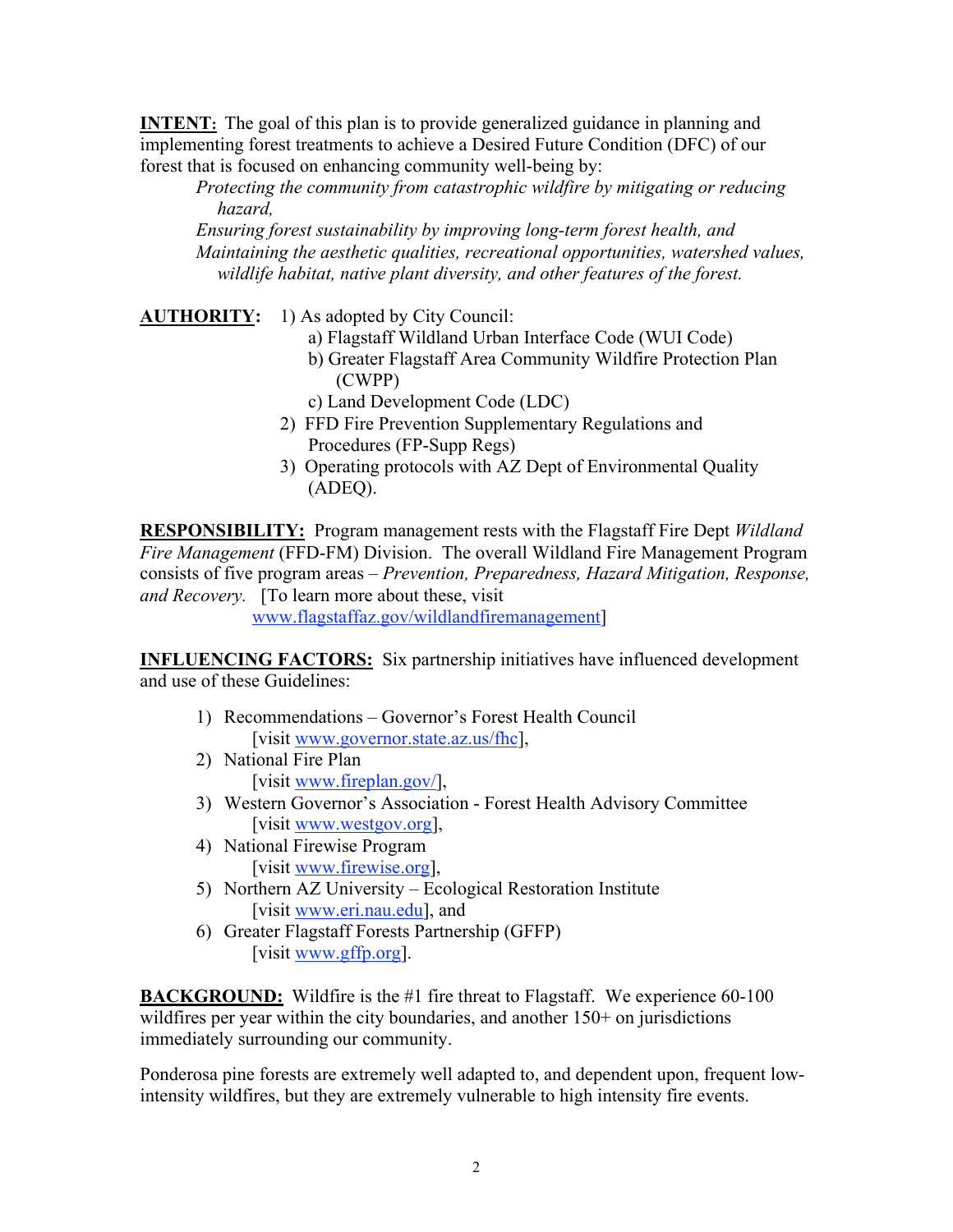Societal demands and resulting management practices during the past century have created a forest that is now severely overcrowded. Unnatural fuel accumulations, exacerbated by insect, disease, and drought, have resulted in an alarming increase in both the size and severity of wildfires. These fires endanger not only the trees themselves, but also other associated resource values such as wildlife habitat, scenic quality, and watershed capacity. In addition to serious ecosystem damage, a single large-scale fire moving into the city will most-assuredly affect lives and properties, and also inflict serious, and long-term, economic harm.

Three factors influence fire behavior -- weather, topography, and fuels. Of these, only fuel can be readily manipulated: Hazard mitigation activities, undertaken in a responsible manner and throughout the general area, are vital to ecosystem health and community protection.

Such activities are not meant to eliminate wildfire from the landscape. A century of wildfire suppression, often focused on fire exclusion, has demonstrated conclusively the fallacy of such efforts. Low-intensity fire is required for a healthy ponderosa pine ecosystem, and such fires do not pose a community-wide threat. Reintroduction of such fires requires the re-creation of a forest environment that will burn in a healthy, notthreatening, manner.

The overall objectives of this plan are to:

- 1. Provide standardized resource management information to customers we service,
- 2. Permit consistent implementation standards for all vegetation management activities within the community.

## **COMMUNITY OVERVIEW:**

*Ownership:* This plan covers all lands within the City of Flagstaff and adjacent suppression-contract areas. Ownership may include the City of Flagstaff, private owners, county, and state or federal agencies. This plan may be used to provide guidelines and objectives to facilitate both planning and implementation of forest treatments across jurisdictional boundaries.

## *Location:*

- **1. Site –-** Within incorporated boundaries and outlying contracted service areas (Appendix 1).
- **2. General Area --** Flagstaff is the largest metropolitan community within northern AZ. Located at the base of the San Francisco Peaks, a 12,633' dormant volcano, the community is bisected by Interstate 40 and Interstate 17: Highway 180 extends to the northwest of town and highway 89 runs from the northeast corner of the state, south through Sedona.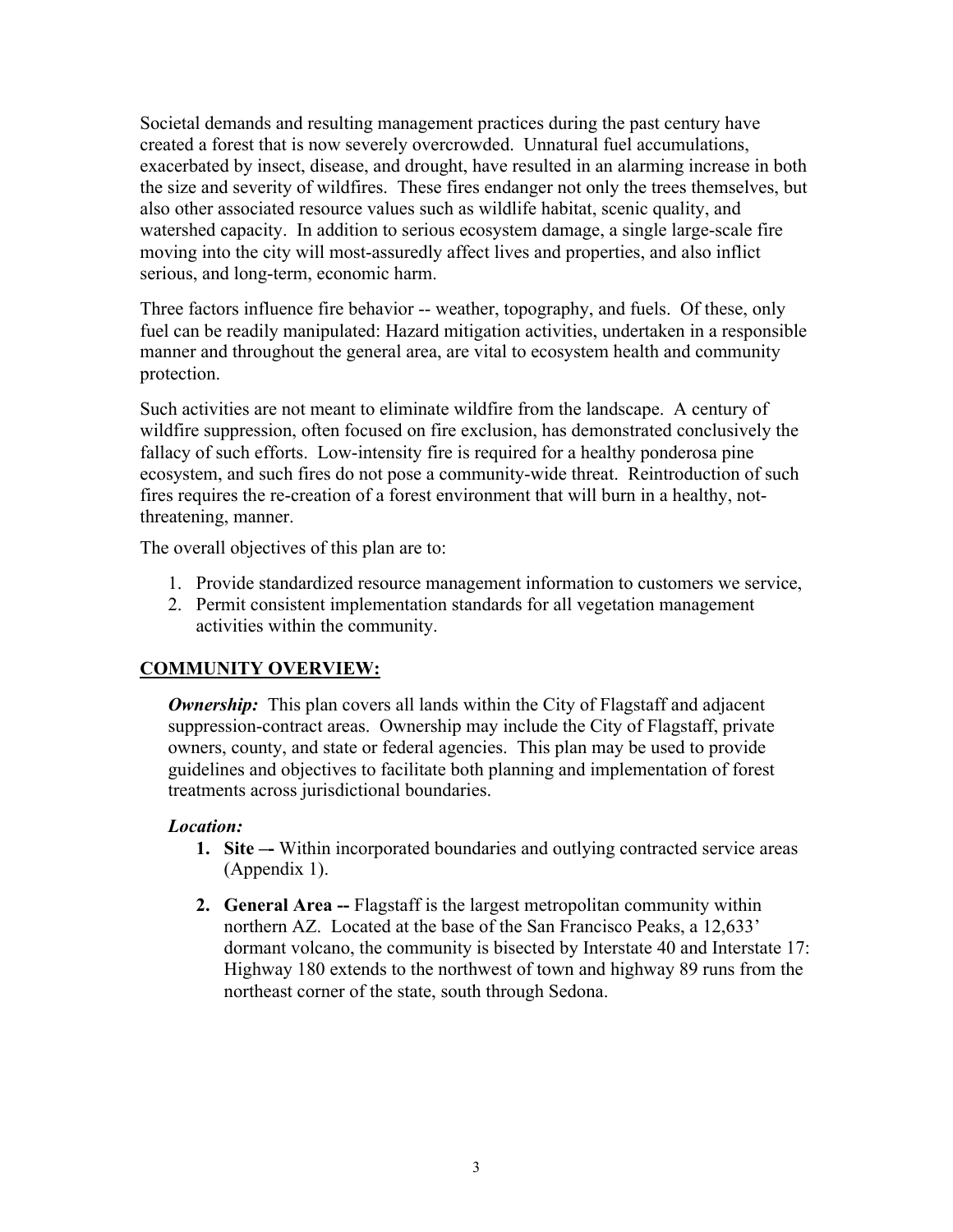#### *Description:*

- **1. Acreage --** This plan covers approximately 64 square miles (40,704) acres within City corporate boundaries and approximately 12 square miles (7,680) acres within contract areas.
- **2. Elevation --** Elevation in Flagstaff averages 7,000'.
- **3. Slope --** Slope gradient varies on individual properties, but generally slopes to the south away from the San Francisco Peaks.
- **4. Aspect --** Aspect is generally to south facing but varies on individual properties.
- **5. Physical Characteristics –** Flagstaff has a varied topography consisting of ridges, hilltops, plateaus, and canyons. Two major washes, the Rio de Flag and Sinclair wash, run through Flagstaff and typically flow after fall monsoon rains and spring snow melt. Special features of Flagstaff include Observatory Mesa on the west side of town and Switzer Mesa and McMillan Mesa to the north.
- **6. Climate --** Chilly winters with cool, mild summers are the norm. Humidity is moderate, and large daily temperature fluctuations are common. Annual precipitation is around 20 inches -- half of which occurs as snow (Dec - Mar) and half as summer rains (July - Sept). May and June are usually very dry. The last killing frost of the year is usually around June 15th, with the first around Sept 1st.
- **7. Forest History –** The forests around Flagstaff have been and will continue to be influenced by the interactions of humans with the land. Extensive railroad logging occurred in-and-around Flagstaff from 1880 - 1930. Throughout the general area, it is estimated that as much as 80% of the merchantable volume was removed during these operations.

These past harvest practices, in combination with fire suppression and extensive livestock grazing, resulted in an unnaturally-dense second-growth forest blanketing the area. Prior to Euro-American settlement of this area our forests contained fewer, albeit larger, trees interspersed with numerous open grassy areas. This human influenced change to current forest structure has been accompanied with a significant decrease in overall forest health.

Indicators of the decline in forest health are evident in the considerable decrease in soil moisture and nutrient availability, the decrease in over-story and under-story species diversity, an increased occurrence of damaging insect and diseases, increased large tree mortality and an increase in the size and severity of destructive wildfires.

**8. Surrounding Land-Use –** Flagstaff is predominantly surrounded by the Coconino National Forest. A checkerboard of State lands is interspersed to the southwest of town with several State parcels located directly to the east.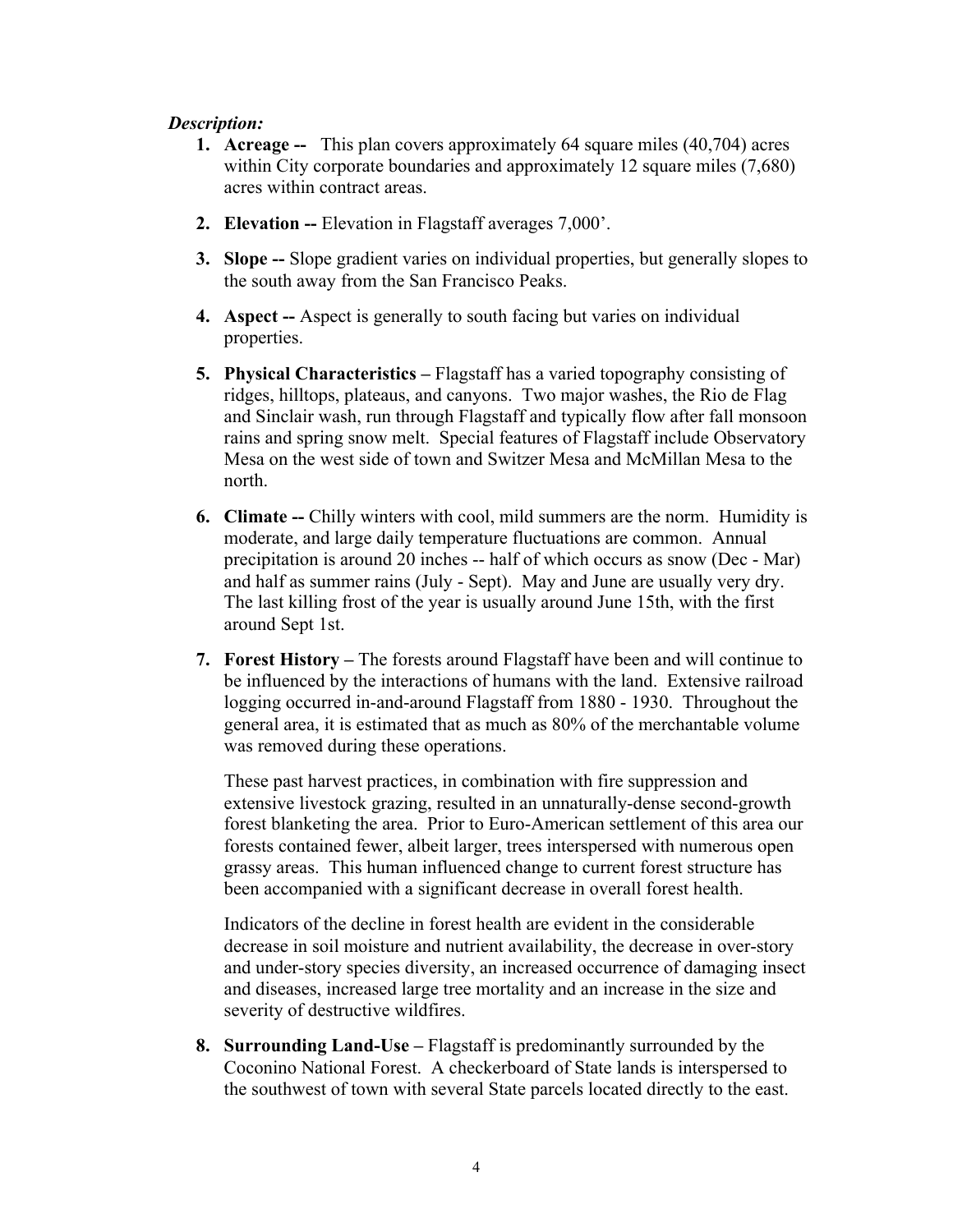Camp Navajo Army Depot is located approximately 10 miles west of Flagstaff on Interstate 40. National Park lands are located to the east (Walnut Canyon National Monument) and to the Northeast (Sunset Crater Volcano and Wupatki National Monuments).

#### **ECOSYSTEM DESCRIPTION:**

*General***:** Previous research has established that pre-European southwestern ponderosa pine forests contained larger trees scattered throughout an open landscape. "Until the 1870's light surface fires every two to five years, along with grass competition and regular drought, maintained an open and park-like landscape dominated by grass, forbs, and shrubs with scattered groups of ponderosa pine" (Covington et al. 1994).

Following Euro-American settlement heavy grazing, fire suppression, logging and climatic events favoring regeneration of pine closed the park-like conditions. As a result of increased in-growth, ponderosa pine has increased dramatically in trees per acre (TPA) and total basal area (BA).

The public's "forest paradigm" has undergone a major shift in the past decade. A growing realization that dense forests are susceptible to disease, insect, drought, and fire have resulted in widespread acceptance of well-planned and executed forest treatments designed to counter the current downward spiral.

*Current Conditions:* Results from a study in the Ft. Valley area north of Flagstaff (Table 1 – following page), shows that ponderosa pine increased from 22.8 trees per acre in 1876 to 1,253.5 trees per acre in 1992 (Covington et al. 1994).

This influx of small diameter trees from several dominant cohorts produced the continuous canopy cover that we see today. In 1876, 19% of the surface area was under pine canopy, with the balance (81%) representing grassy openings. In 1992 pine canopy covered 93% of the area with only 7% left in grassy openings. Depending upon site conditions, some areas in-and-around Flagstaff have seen a much greater in growth of small pines than depicted in this single study, greatly affecting under-story plant diversity and water run-off.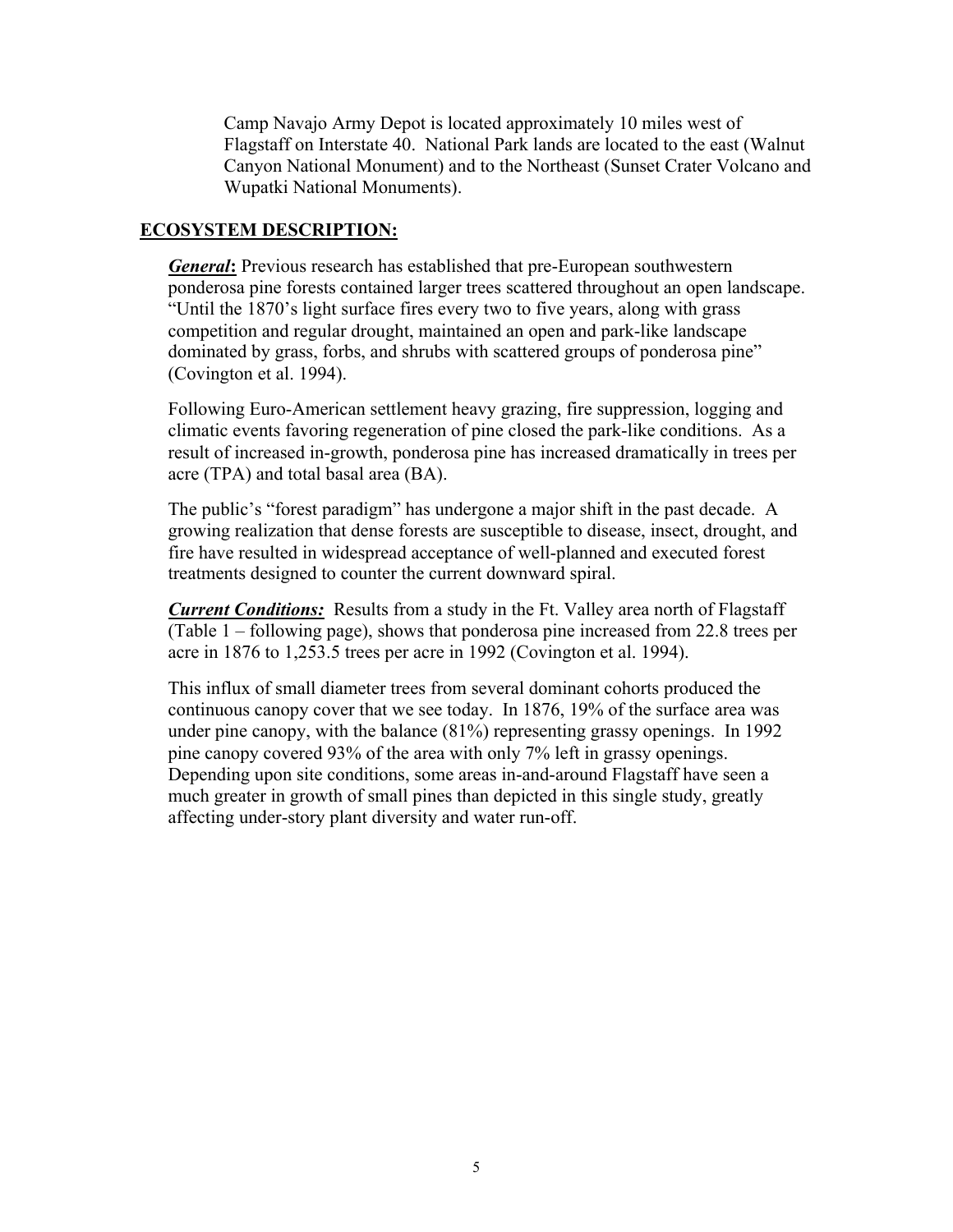| <b>DBH</b>   | <b>Trees</b> | <b>Trees</b> | <b>BA</b> per | <b>BA</b> per |
|--------------|--------------|--------------|---------------|---------------|
| class        | per acre     | per acre     | acre          | acre          |
| (in)         | 1876         | 1992         | 1876          | 1992          |
| $0-4$        | 0.9          | 945          | 0.0           | 20.6          |
| $4 - 8$      | 2.6          | 243          | 0.5           | 47.7          |
| $8 - 12$     | 2.8          | 46           | 1.5           | 25.1          |
| $12 - 16$    | 3.6          | 6.7          | 3.8           | 7.2           |
| $16 - 20$    | 5.1          | 1.6          | 9.0           | 2.8           |
| $20 - 24$    | 3.7          | 2.5          | 9.8           | 6.6           |
| 24-28        | 3.2          | 2.4          | 11.8          | 8.8           |
| 28-32        | 1.2          | 4.1          | 5.9           | 20.1          |
| $32 - 36$    | 0.4          | 1.7          | 2.5           | 10.7          |
| $36-40$      | 0.6          | 0.3          | 4.7           | 2.4           |
| 40-44        | 0.3          | 0.2          | 2.9           | 1.9           |
| <b>Total</b> | 24.6         | 1253.5       | 52.5          | 154.0         |

Table 1. Data extrapolated from a study in the Ft. Valley area illustrating the change in Ponderosa pine trees per acre and basal (1876 to 1992).

A 2006 stand survey of the City well fields, located several miles south west of Flagstaff, revealed an extremely high seedling count similar to what may have spawned the cohort that dominates today's landscape. Results are listed in two categories (Table 2): Burned, where a prescribed burn occurred one month prior to data collection; and Unburned, where the area was burned a year prior to data collection.

| <b>SITE</b>   | Fable 2. $A$ 2000 seedling count in the City went field.<br>RANGE $(\#^{\circ}s/A)$ | AVERAGE $(\#/A)$ |
|---------------|-------------------------------------------------------------------------------------|------------------|
| Unburned      | $4,900 - 15,300$                                                                    | 9.500            |
| <i>Burned</i> | $0 - 5.600$                                                                         | 800              |

Table 2. A 2006 seedling count in the City well field.

*Vegetation:* The over-story of the Flagstaff's forest is predominantly Ponderosa pine (*Pinus ponderosa* P. & C. Lawson var. *scopulorum* Engelm.). Ponderosa pine is found in pure, even aged stands or with Gambel oak (*Quercus gambelii* Nutt. Var*. gambelii*). Gambel oak is typically found in clumps within canopy openings or as a co-dominant on rocky slopes. Alligator juniper (*Juniperus deppeana* Steud.)*,* Rocky Mountain juniper (*Juniperus scapulorum* Sarg.) are found sporadically throughout the forest. Rocky Mountain Douglas-fir (*Pseudotsuga menziesii* (Mirbel) Franco var. *glauca* (Beissn.) Franco), and quaking aspen (*Populus tremuloides* Michx.), are located in small patches mostly in and around drainages and slopes.

Many under-story plants species are found in the forest. The most dominant grass species in the area include blue grama (*Bouteloua gracilis*), bottlebush squirreltail, (*Elymus elymoides* (Raf.) Swezey), Arizona fescue, (*arizonica* Vasey), and mountain muhly (*Muhlenbergia montana* (Nutt.) A.S. Hitchc.).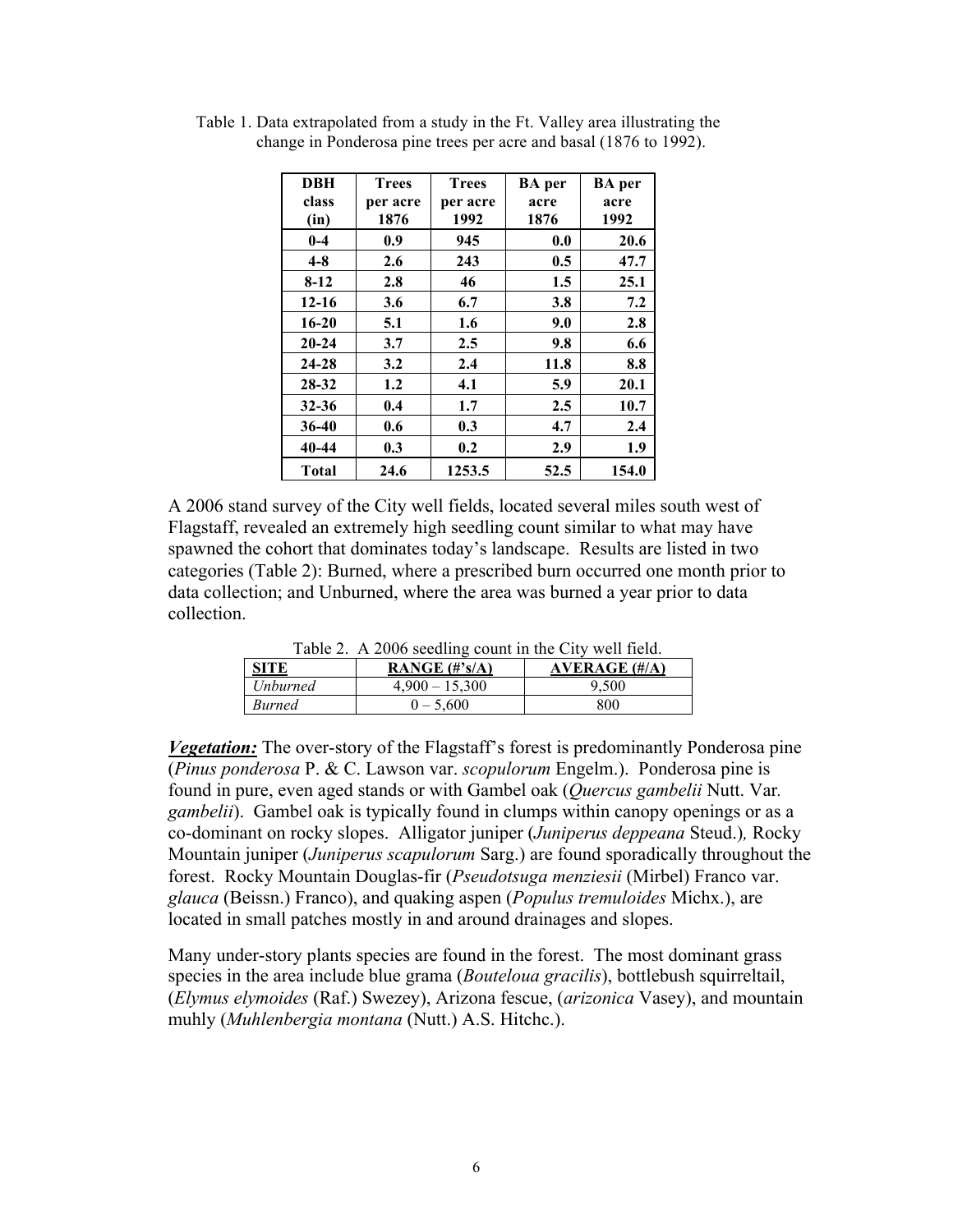Forbaceous species include broom snakeweed (*Gutierrezia sarothrae* (Pursh) Britt. & Rusby), spreading fleabane (*Erigeron divergens* Torr. & Gray), ragleaf bahia (Bahia disecta (Gray) Britt.), and silvery lupine (*Lupinus argenteus* Pursh). Common shrubs include rabbitbrush, (*Ericameria nauseosa* (Pallas ex Pursh) Nesom & Baird), New Mexico locust, (*Robinia neomexicana* Gray).

The area is represented by FBPS Fuel Model #2 closed canopy with grass understory, and #9 -- closed-canopy pine stands with needle under-story.

*Insect and Disease:* Southwestern Ponderosa Pine Dwarf Mistletoe (DM) is the most widely-found disease agent in southwestern ponderosa pine forests: throughout the southwest, it is estimated that over 1/3 of the total ponderosa pine acreage is infected.

Bark beetle activity is increasing throughout the southwest. Three species are of prime concern in this particular area. They are Western Pine Beetle (WPB), Ips Engraver Beetle (IEB), and Red Turpentine Beetle (RTB). Two other species may also be evident on a periodic basis: Roundheaded Pine Beetle (RBP) and Mountain Pine Beetle (MPB).

It should be noted that dense, overcrowded stands of ponderosa pine provide ideal conditions for development of large populations of WPB, RTB, RPB, and MPB.

*Soils:* In general the soils in this area are sedimentary derived or volcanic derived. Parent material may be of a basaltic origin, though limestone regions and cinder regions of restricted extent are found. They are generally shallow, well-drained with bedrock below 18 inches of the surface. Permeability is moderate, shrink-swell potential is low - moderate, and both compaction potential and erosion hazard is low. The soil is neutral to mildly alkaline. A detailed site soil map and data are found in stand-alone documents maintained in the FireWise Services Branch Field Office at Fire Station #6.

## *Wildfire:*

**1. General:** Catastrophic wildfire has become a major concern in the southwest as well as in Flagstaff, AZ. During the last century forest health conditions have declined due to drought, high tree densities, grazing and fire exclusion (Fule et al., 2002). As a result, fuel loads have accumulated to an unnatural degree. Fuels include duff, leaf and needle litter, coarse woody debris, understory and over-story vegetations. Current conditions have left ponderosa pine forests susceptible to stand replacing fires due to an increased density and fuel loads. Timber operation and pathogen outbreaks have also contributed to increased mortality in greater amounts of fuels (Fule et al., 2001). Fuel loading in many stands around Flagstaff is excessive; especially in stands of high density pole-sized trees influenced by density–dependant competition and suppression from overlapping intermediate trees. This competition for resources results in increased mortality leading to higher fuel loads. Recommended approaches to minimize fuel loads include thinning, prescribed burning and utilization of woody material.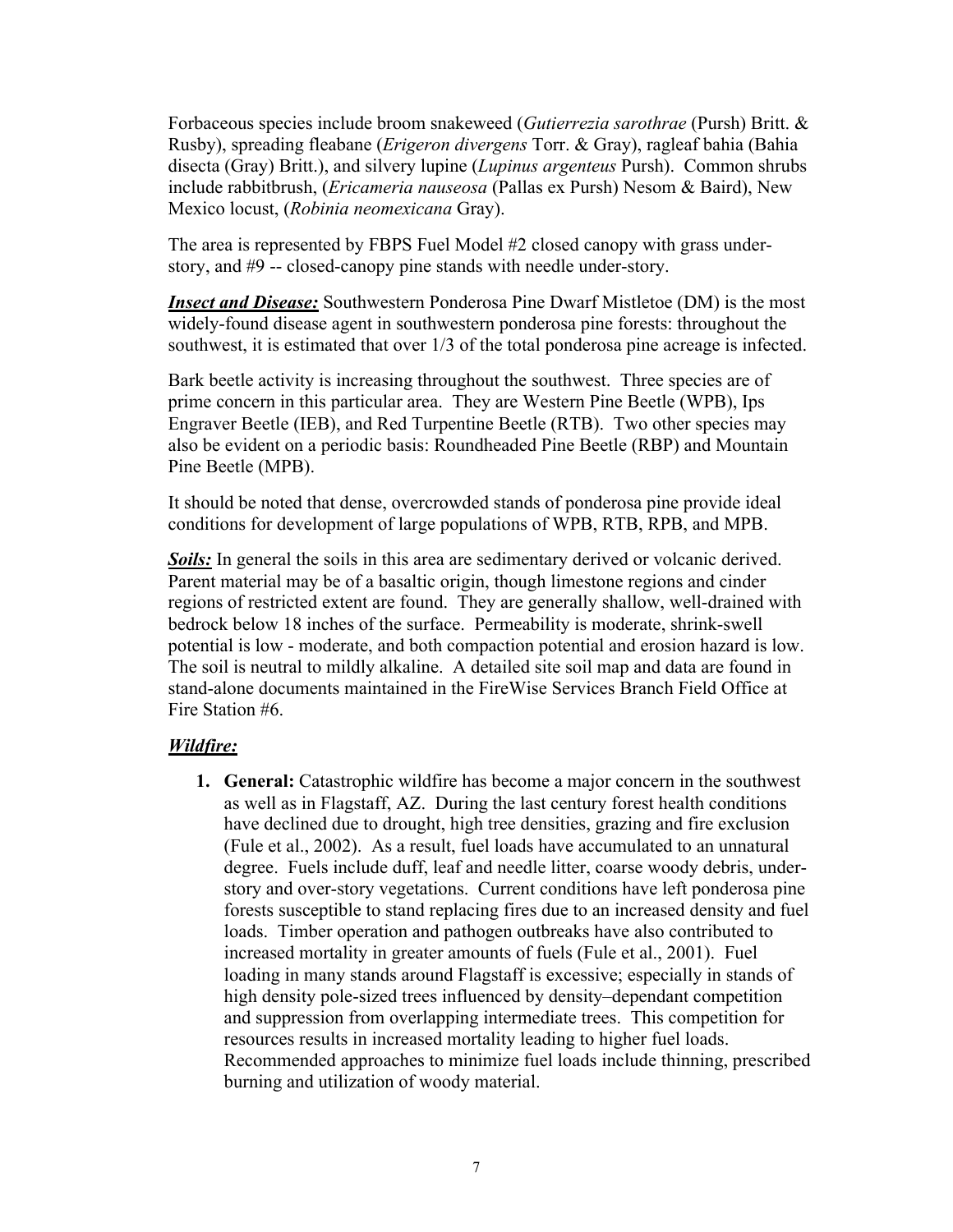**2. City:** The biggest fire threat to Flagstaff is destructive wildfire. Overly dense stands of unhealthy trees have created conditions ripe for high intensity fire. Abundant surface fuels provide an ideal fuel-bed for the ignition and sustaining of rapidly moving fire. Short, drought stressed trees and abundant low hanging branches provide ideal ladder fuels enabling surface fires to climb into the canopy to torch trees or produce destructive and dangerous crown fires. The result could easily be a high-intensity fire that is both difficult to control and may quickly threaten and damage/destroy property. In addition, it will create long-lasting visual scars on the property, potentially increase soil erosion, negatively impact current wildlife habitat and require significant financial expenditure to control.

A City-Wide Threat Assessment mapping project completed in 2006, and updated in 2009, revealed that over 70% of the community was at High-Extreme risk of wildfire (Figure 1 shown below). This was determined using eight variables considered to be important influencing factors of ignition during a wildfire. These eight variables were weighted according to their significance and include: past forest treatments, vegetation, slope, roof type, construction type, hydrant distance, road condition and accessibility.



Figure 1. City of Flagstaff Wildfire Threat Analysis map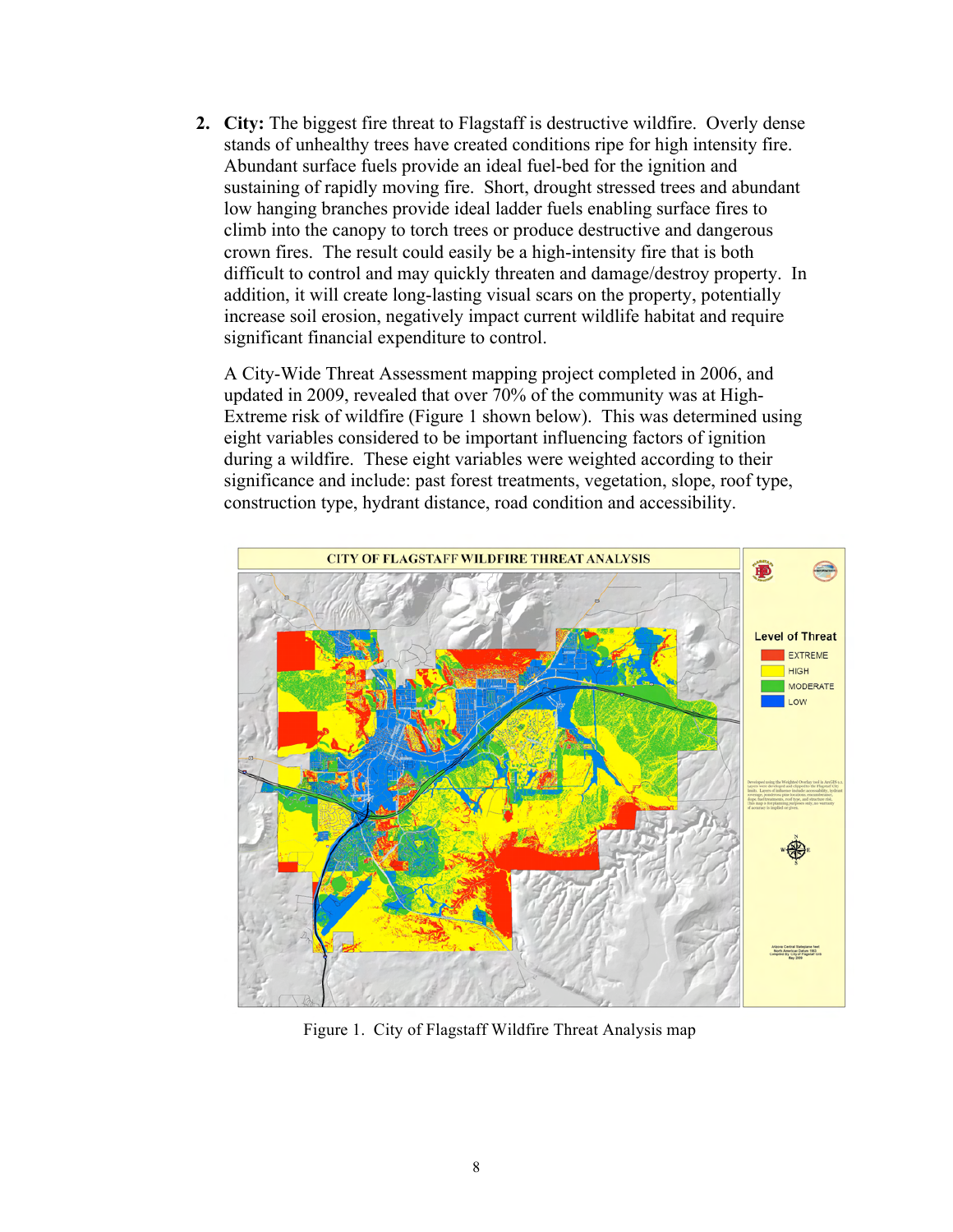**3. Surrounding Area***:* Conditions in the forests surrounding Flagstaff pose a severe threat of large fires with broad flame fronts and long range spotting from embers. An analysis completed by Forest ERA, based on slope and fuels classifications, has classified the lands covered in the CWPP into one-of-four Fire Behavior categories. The results indicate 43.5% of the area surrounding Flagstaff will likely experience passive fire behavior and almost 23.5% will experience active fire behavior (Table 3 – shown below).

| <b>Type Fire</b> | Acres   | % of Total |
|------------------|---------|------------|
| <b>Behavior</b>  |         |            |
| Active           | 219,181 | 23.5%      |
| Passive          | 420,282 | 43.5%      |
| Surface          | 99,207  | 10.5%      |
| No Prediction    | 201,066 | 21.5%      |
| <b>TOTAL</b>     | 939,736 | 100%       |

Table 3. Predicted Pre-Treatment Fire Behavior in CWPP Analysis Area

Active Fire Behavior = Fires readily transition into tree crowns and actively moves through the canopy, with large group tree torching common: associated long-range spotting  $( \geq 0.5 \text{ miles})$  is common.

Passive Fire Behavior = Fires will transition into tree crowns, but does not move through the canopy and only small-group or individual tree torching common: associated long-range spotting  $( \geq 0.5 \text{ miles})$  can occur.

Surface Fire Behavior  $=$  Fires stay on the ground, with little tendency to transition into tree crowns except in isolated cases: short-range spotting  $(\leq 0.25 \text{ miles})$  can occur.

No Prediction  $=$  No data were available in the ForestERA format that allowed a fire behavior prediction to be made.

**4. Economic Impact—** The physical and ecological effects of a severe wildfire are often immediately visible, while intangible effects may be less apparent but often quite severe. A 2003 white paper report evaluated the financial impacts a large wildfire would have in Flagstaff which damaged or destroyed 300 homes. The results of this paper are based on post fire consequences of the 1,300 acre Indian fire and the 465,000 acre Rodeo-Chediski fire of 2002. It was determined that such a fire would cause serious impacts to all community values and would produce a ripple-effect, with first-year financial loss (sales tax, property tax and business revenue) potentially reaching approximately \$69.1 million dollars: See Appendix 2 for details.

*Wildlife:* Wildlife is a desirable and indispensable part of forest ecosystems and must be considered when managing the forests around Flagstaff (Barnes et al. 1998). Flagstaff and the surrounding area are recognized for their natural beauty and wildlife resources. Elk, deer and antelope are common throughout the area and contribute to the local economy by attracting hunters and visitors seeking a natural wilderness experience.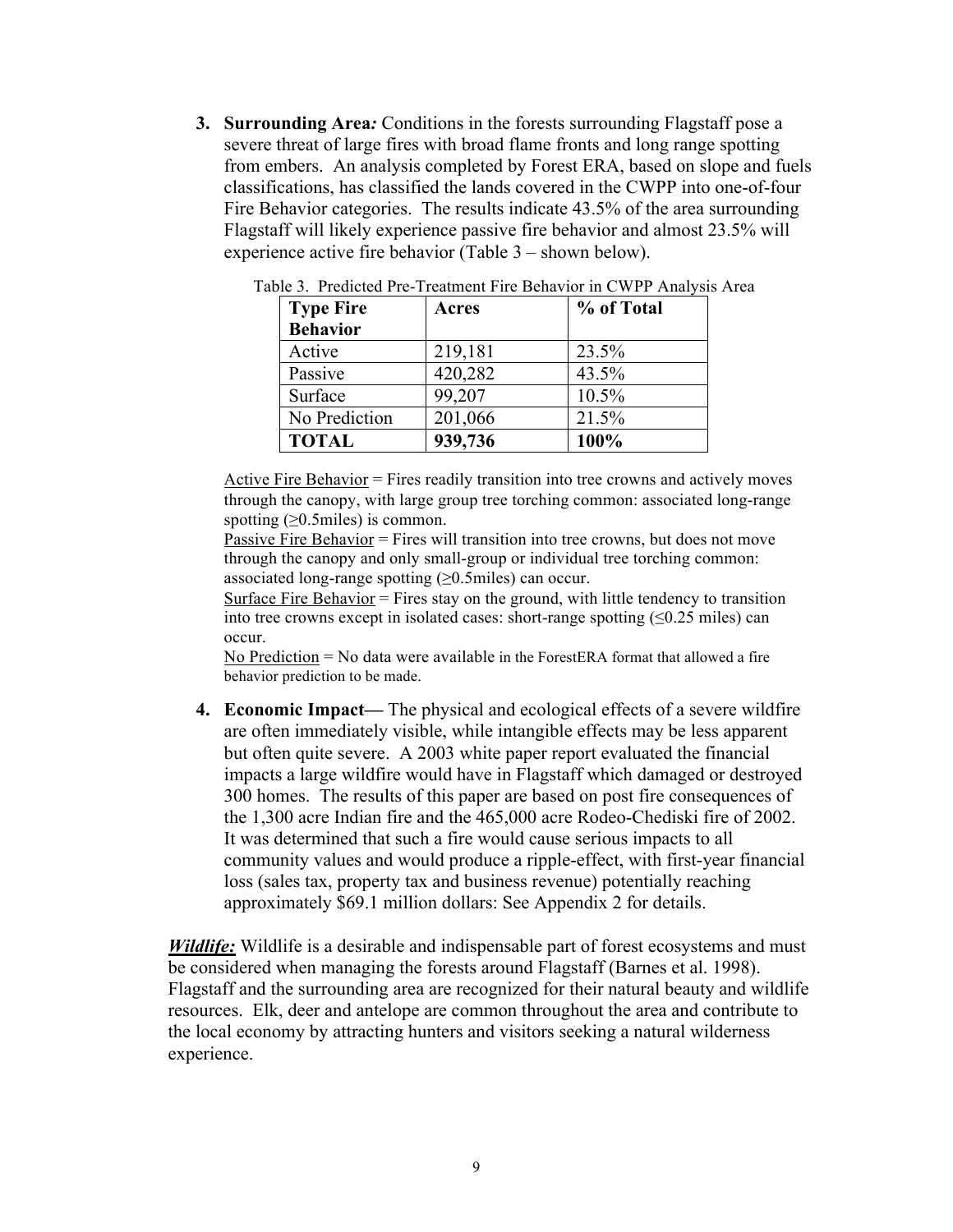Wildlife is highly dependant upon the health of the land and its presence consequently reflects forest health conditions. Biodiversity is critical to maintaining ecosystem integrity and assuring sustainability of natural resource management (Hunter 1999).

In order to maintain biodiversity and survival of all wildlife species we must manage the forest to satisfy habitat requirements of a wide variety of wildlife species by creating a forest structure which where possible represents all successional stages from seedlings and saplings to old-growth forest. The forest structure necessary to meet these wildlife goals often aligns with the optimal structure to reduce wildfire risk and promote forest health. Incorporating wildlife values in to forest treatments is an important consideration but should not supersede treatments necessary to the protection of life and property.

*Noxious Weeds:* Exotic and invasive plant species are common throughout Flagstaff, as they are in most southwestern ponderosa pine forests Several of the most common exotic species include wooly mullein, (Verbascum thapsus L.), Dalmatian toadflax, (Linaria dalmatica (L.) P. Mill), diffuse knapweed (Centaurea diffusa Lam.), Russian thistle (Salsola tragus L.). Exotics are a considerable threat to ecosystem health; because they often out-compete natives due to a lack of biological control such as insect predators, plant pathogens, and fungi (Friederici 2003). Once established these plants can alter rates of nutrient cycling, displace native populations of plants/animals as well as disrupt the disturbance regime including wildfire by creating continuous fuel bed which can increase expected fire frequency and behavior. Care may need to be exercised when working on sites with noxious weeds and may be addressed in the Operations Site Plan (if required) in Appendix 3.

## **MANAGEMENT RECODMMENDATIONS:**

*Treatments:* A general outline of the proposed work and the three initial treatment stages is summarized below:

**1. Stage 1** – Generally, treatments will vary from parcel to parcel depending on condition and location of a site. The target tree-density for any-given site following thinning is 60-90 Basal Area. It will most-likely, however, be somewhat higher (100-120 BA) on sites that will undergo development in the near future, thus allowing for anticipated additional tree loss during construction activities. Where possible, trees will not be evenly spaced, but retained in a clumpy-pattern, thereby mimicking the historical pattern of interspersed meadows and tree clusters.

Trees will be removed which show signs of poor vigor, are suppressed or are suppressing otherwise healthy trees, are themselves damaged, deformed, diseased or create a ladder-fuel effect into the overstory canopy.Where possible trees shall not be evenly spaced but arranged in a clumpy pattern mimicking the historical structure of interspersed meadows and tree clusters.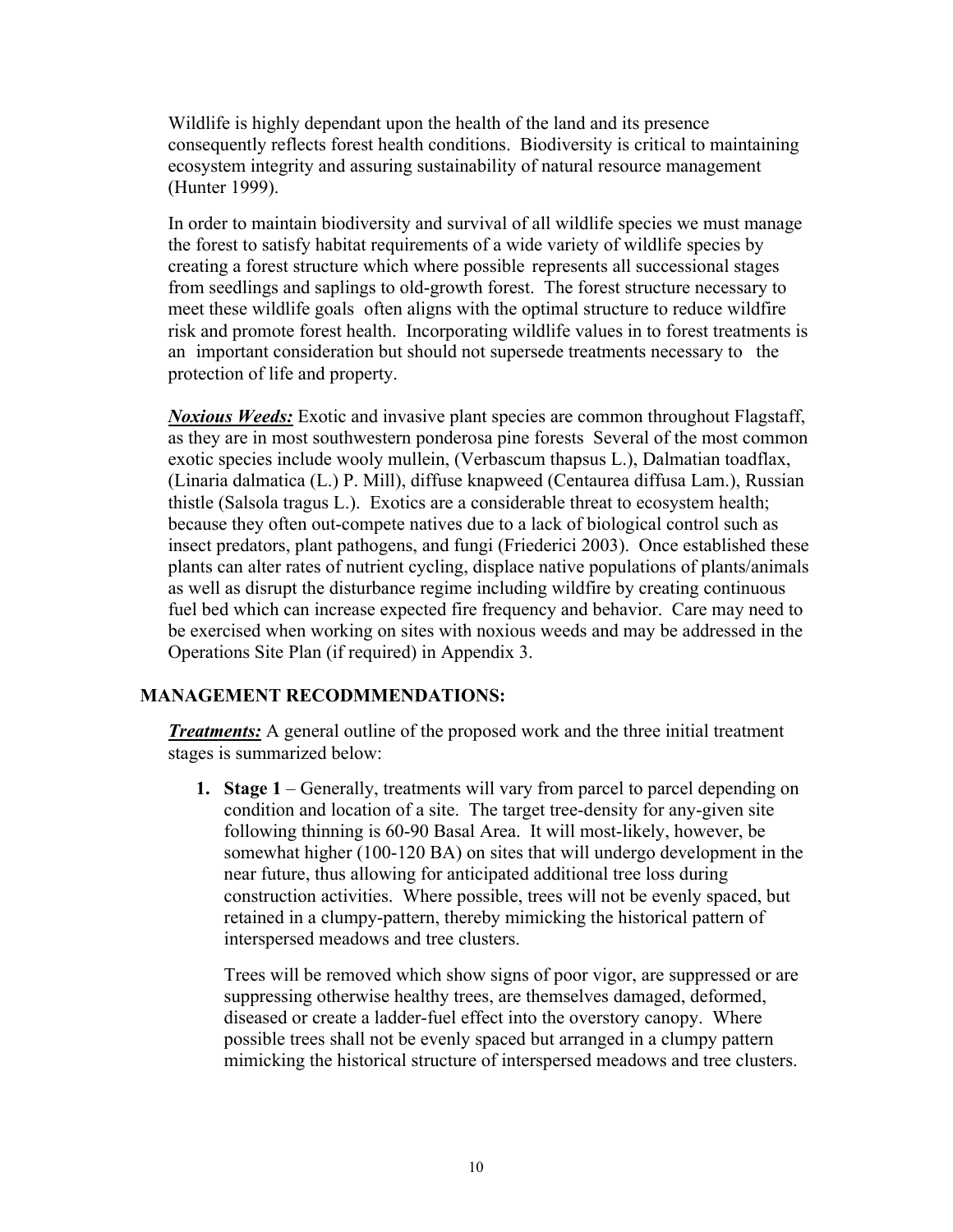Specific selective marking will be implemented for each project dependant upon the needs for each site. FFD will mark and/or approve trees for removal to reduce forest fuels and the risk of devastating wildfire. On larger parcels, the property owner may be required to use an outside contractor to mark trees for removal under the guidance and supervision of FFD.

Property owners may choose to remove additional trees following the City of Flagstaff Land Development Code (LDC) resource protection standards. Trees removed as required by the FFD will not be counted against the LDC's allowable removal.

Prior to new construction or site development Hazard Fuel Mitigation work must be completed as directed by the FFD to reduce the risk of destructive wildfire. This may be in addition to the LDC standards, which permits unrestricted removal of trees meeting the following criteria:

- 1) Substantially within the drip-line of another tree,
- 2) Diseased or infested with insects,
- 3) Damaged, dead, or dying,
- 4) Less than 6 inches in diameter (chest high), and/or
- 5) Intermediate or suppressed.
- **2. Stage 2** -- Material generated during Stage 1 shall be chipped, hauled off-site, or piled and burned.

If chipped, the material may be stockpiled for use as landscape material elsewhere on the properties, or removed from the site. Chipping is expensive: it often doubles the cost of treatment.

If piled for later burning, the material must dry for a minimum of 6-12 months to reduce smoke emissions during burning and ensure maximum consumption of material. Only Flagstaff Fire Department personnel will be permitted to burn within the City. Property owners outside the City, but within contract areas, are able to burn, but are encouraged to first obtain a Burn Certificate from FFD. The certificate will specify the conditions under which burning is approved, as well as the actions which must be taken prior to, during, and after the operation.

Pile burns conducted by FFD will only occur after careful planning and only when proper fuel and weather conditions exist to ensure maximum consumption while minimizing smoke impacts to the community.

**3. Stage 3** – Broadcast burns, if desired, should be completed within one year of completion of Stage 2 where appropriate and when proper conditions occur to produce desired effects. Only Flagstaff Fire Department personnel will be permitted to burn within the City. As with Stage 2, property owners outside the City, but within contract areas, are able to burn, but are encouraged to first obtain a Burn Certificate from FFD.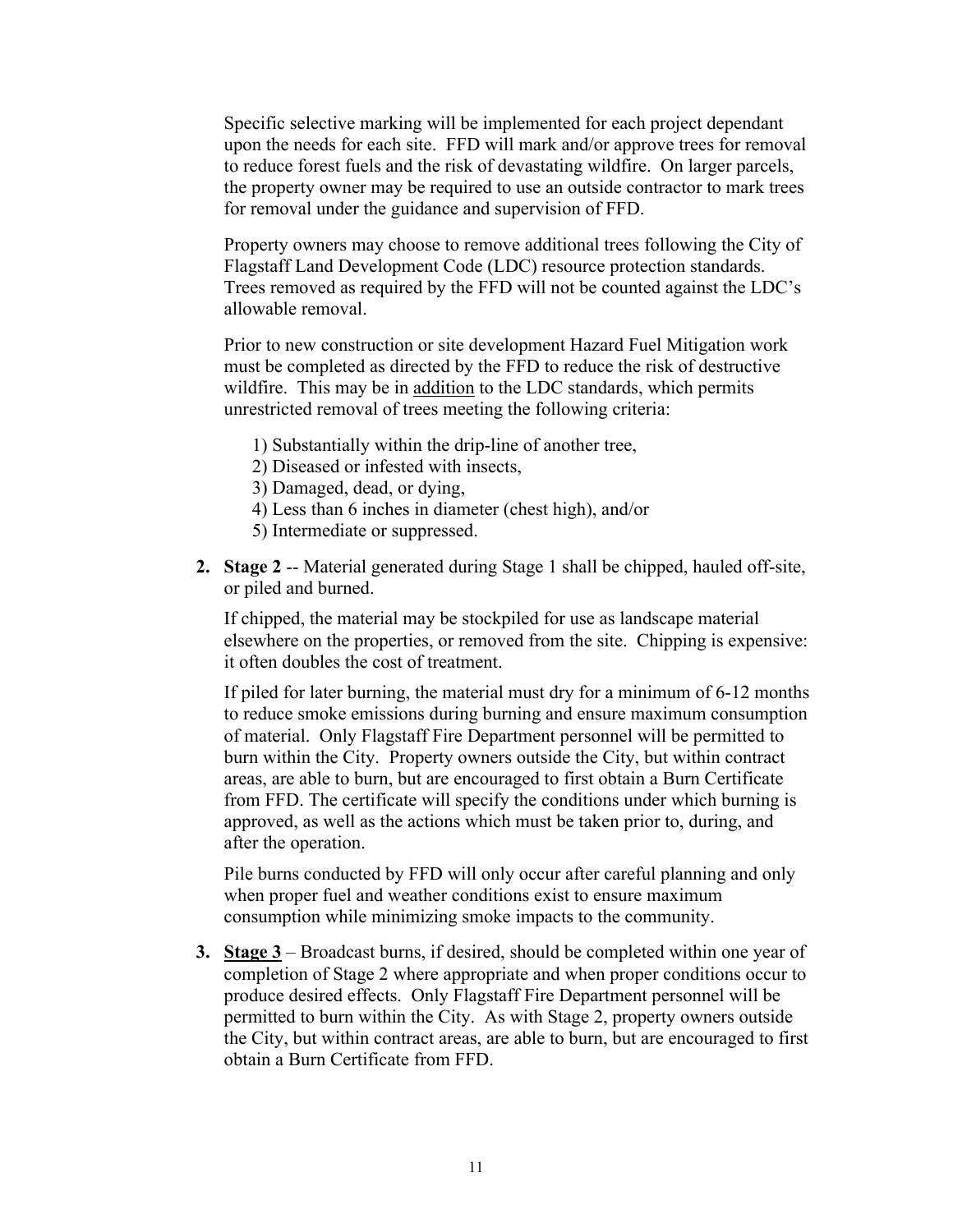Broadcast burning should be considered to reduce remaining fuel levels, accelerate recycling of nutrients, and invigorate native grasses and shrubs.

As with pile burning, this stage should occur only after careful planning and only when proper fuel and weather conditions exist to ensure minimal tree mortality and scorch while achieving desired surface fuel consumption. When performing broadcast burns, FFD will follow the operational guidelines listed in our Hazard Mitigation Best Management Practices.

Where possible, this phase should be repeated approximately every 3-10 years to mimic natural conditions and fire return intervals.

**Sequence:** The following applies to larger-parcels and/or complex projects: it does not apply for individual hazard tree removal or smaller parcels. Specific determination will be made by Staff.

- 1. A Vegetation Management Plan (See *Hazardous Fuels Mitigation Guidelines* - Appendix 3) may be required to be completed by the property owners and submitted to FFD for review and approval prior to initiation of any work.
- 2. Selected vegetation is marked by FFD-FM staff: if marked by a consultant or owner, it must be approved by Staff prior to cutting. Either a "cut tree" or "leave tree" mark, depending on stand density, may be employed.
- 3. A field visit, hosted by FFD-FM Staff, to the site may occur with various agency representatives to review proposed treatments and discuss operating timeframes.
- 4. Following the field trip, FFD will either issue a Notice to Proceed, Approve with Modifications, or deny the site work plan.
- 5. Following receipt of a notice to proceed, the owner/developer may initiate work. For new developments, all forest treatment work must be completed before combustible building materials are brought on-site.
- 6. During all stages, work will be monitored by the FFD.

## *Impacts:*

- **1. Soils and Drainage --** Recommended forest treatments will not result in undue compaction of soils. Chip or Slash piles should be located so as not to impede any run-off from the site. Broadcast burns shall be planned so as not to burn so intensely they damage soil and lead to erosion problems. Forest treatments are expected to increase soil water availability to remaining trees. It is also expected that thinning and burning will increase nutrient availability to both over-story and under-story vegetation.
- **2. Cultural –** If cultural sites are discovered, work will be temporarily stopped or re-directed until such time as the site can be evaluated and/or, if deemed necessary, protection measures are put in-place.
- **3. Wildfire –** Implementation of the recommendations will reduce the fire hazard. This in turn will ensure the safety of nearby residents, protect property values and natural resources and increase forest health of the area.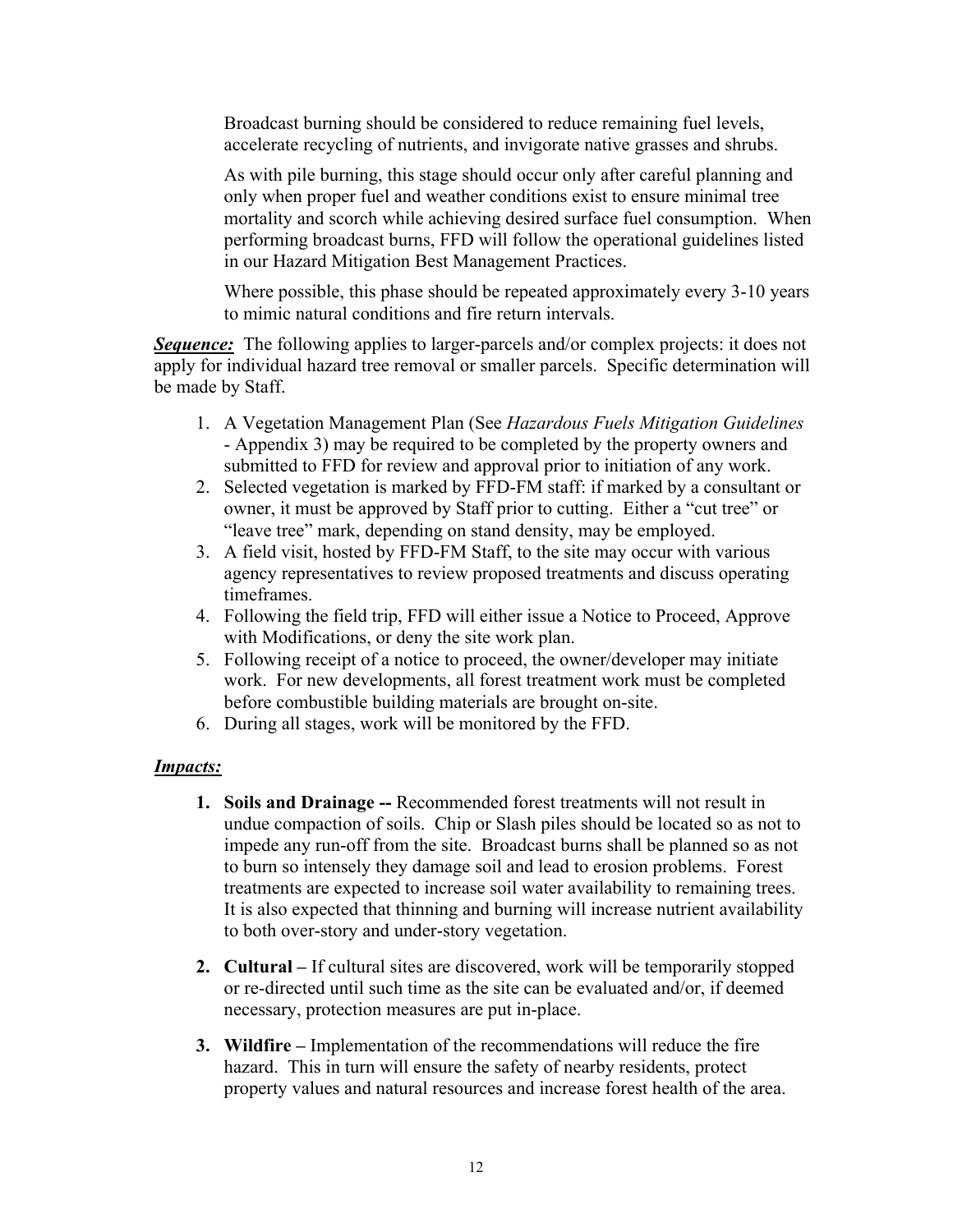- **4. Vegetation –** The recommendations are designed to improve existing conditions. If no work is undertaken, forested areas will remain overstocked and worsen with time. This will lead to a continued decrease in individual tree vigor and health. In addition, potential for damage from fire and insects and disease will remain unacceptably high. Following implementation of these recommendations, long-term sustainability will be greatly enhanced. Tree growth will increase and vigor will improve.
- **5. Noxious Weeds –** Proposed treatments are not expected to accelerate distribution or promote establishment of these plants.
- **6. Property Values** Market value of properties effectively treated through thinning and prescribed fire area expected to increase.

#### **SUMMARY**

This plan has been prepared by FFD to assist in general forest treatment planning and implementation. The recommendations will ensure a green, visually attractive, healthy forest for future generations and provide for public and firefighter safety.

Forest treatments performed in and around Flagstaff and the use of Firewise building materials and techniques greatly reduce the likely hood of devastating wildfire but will never fully eradicate fire from our ecosystem. Fire is integral to our environment, will continue to occur and is necessary to forest health. Fires will remain a threat to our community, but by ensuring adequate forest treatments are implemented we have a greatly reduced risk of large fires and the devastating damage that can result to individual properties and the greater Flagstaff Community.

#### **Literature Cited**

- 1. Barnes, B.V., D.R. Zak, S.R. Denton, and S.H. Spurr. 1998. *Forest Ecology*. New York: John Wiley & Sons, Inc.
- 2. Covington,W.W, P.Z. Fule, M.M. Moore, S.C. Hart, T.E. Kolb, J.N. Mast, S.S. Sackett, and M.R. Wagner. 1997. Restoring Ecosystem Health in Ponderosa Pine Forests of the Southwest. *Journal of Forestry* 95: 23-29.
- 3. Friederici, P. (ed.). 2003. *Ecological Restoration of Southwestern Ponderosa Pine Forests.* Washington, D.C.: Island Press.
- 4. Fule, P.Z., W.W. Covington, H.B. Smith, J.D. Springer, T.A. Heinlein, K.D. Huisinga, M.M. Moore. 2002. Comparing ecological restoration alternatives: Grand Canyon Arizona. *Forest Ecology and Management* 170: 19-41
- 5. Fule, P. Z., A.E.M. Waltz, W.W. Covington, T.A. Heinlein. 2001. Measuring forest restoration effectiveness in hazardous fuels reduction. *Journal of Forestry*. 99 (11): 24-29.
- 6. Hunter, M. L., 1999. *Maintaining biodiversity in forest ecosystems*. Unite Kingdom: Cambridge University Press.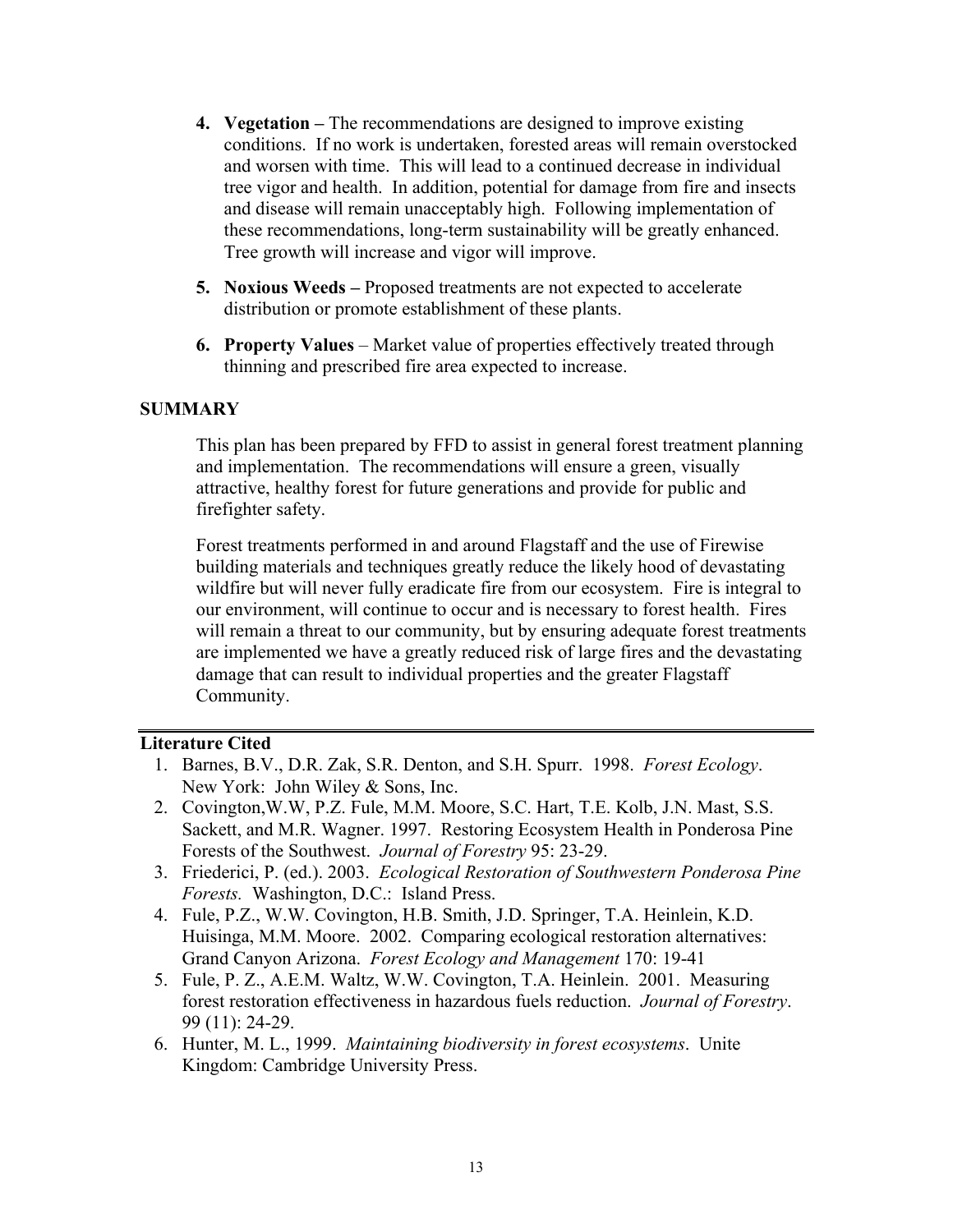# **APPENDIX 1**

# **Area map**

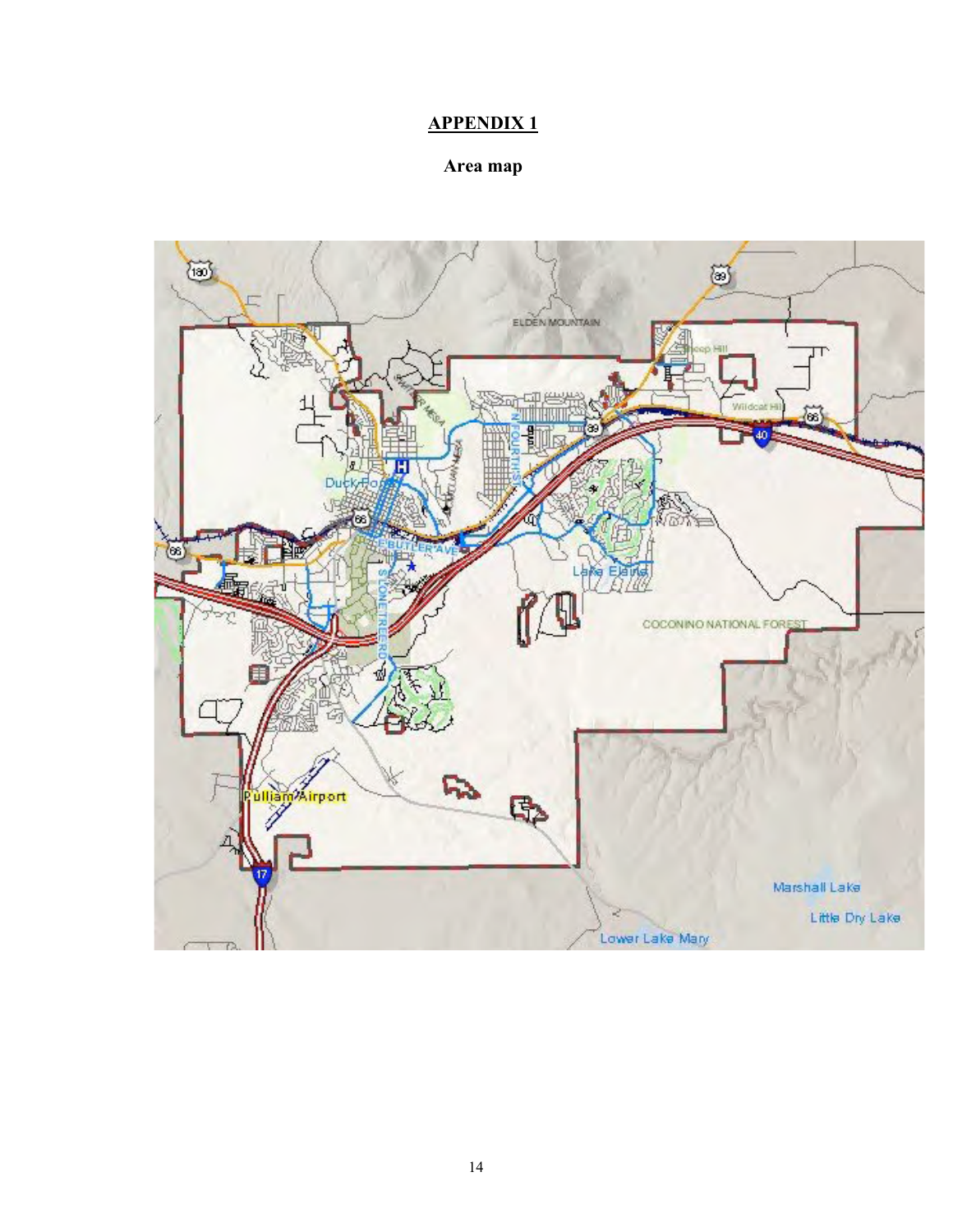#### **APPENDIX 2**

FLAGSTAFF FIRE DEPT Wildland Fire Management

# REPORT – Estimated Effect of Catastrophic Wildfire on Flagstaff

**Feb 03**

Background: During the summer of 2002, two large destructive wildfires directly impacted several communities within AZ. In May, the Indian Fire burned slightly over 1300 acres and broached the southern boundary of Prescott. In June/July, the Rodeo-Chediski fire burned in excess of 465,000K, essentially destroying several small towns, and severely impacting several others, in the White Mountains.

Each of these fires dramatically demonstrates that catastrophic wildfires threaten **all** community values-at-risk. (A complete discussion of these values is found in the paper *"Wildland/Urban Interface: What's Really At Risk?"* found at

*www.flagstaff.az.gov/wildlandfire*

Experience has shown that loss of revenue and jobs from displaced residents, lost businesses, and reduced tourism can be even more significant than the immediate physical damage from the fire. The purpose of this paper is to provide a realistic estimate of the financial impact to Flagstaff should such a fire affect the community.

#### Assumptions:

- 1. A large fire burned for 2+ weeks before it was "contained": 5 weeks later it was "out"
- 2. The fire destroyed/damaged 300 homes
- 3. The fire occurred in late May –early June
- 4. Regional/national media coverage was extensive
- 5. Some businesses were closed for a 5-7 days. Day-to-day economy (tourism, services, government) was immediately impacted for 30 days, with a 6-month ripple-effect resulting from cancelled vacations, destination-type meetings, etc. (Other factors affecting this prolonged ripple include the on-going drought, bark beetles, fire restrictions, and forest closures.)

NOTE: All assumptions are reasonable, and conservative.

#### Results:

*Sales Tax*: Approximately 32% of the general fund. Of this, 50% is generated from all non-city residents: roughly 15% of this is tourist related. A large part of the tourist revenue is derived from hotels, restaurants, and bars: other retail sales account for most of the remainder. A major part of tourist-related revenue occurs during the summer months.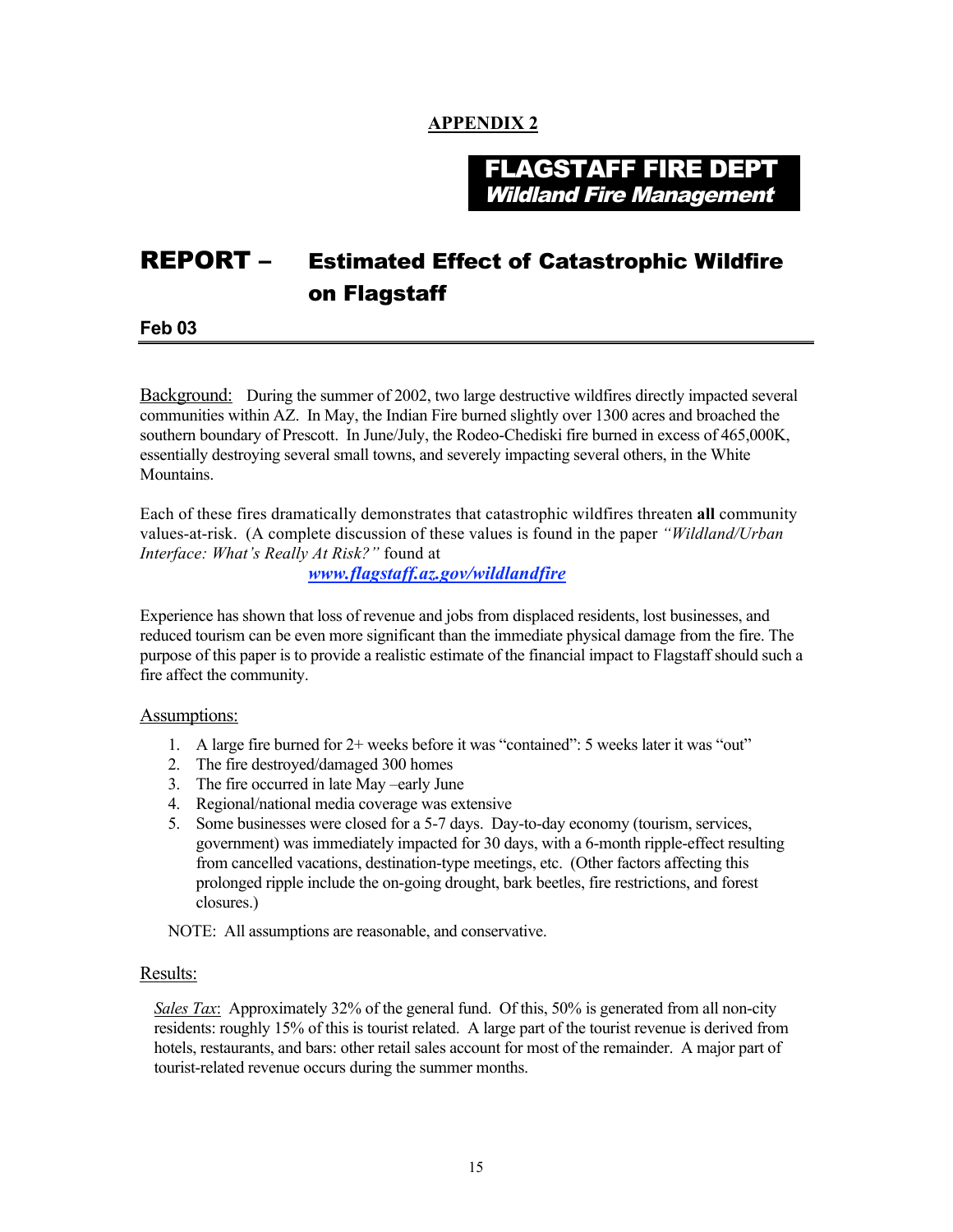A fire as described above would reduce sales-tax collection as follows:

 $$500K - 1\%$  sales tax \$300K -- transportation tax \$200K – BBB tax -------- \$1.0M – Total Sales Tax

*Property Tax:* Approximately 9% of the general fund (primary). Damage/loss of 300 homes would equate to a market loss of \$60M (\$180K/home). Based upon 80% of that total to be improvements, and using the current assessment ratio  $(10\%)$  and tax rate  $(1.727\%$  - primary + secondary), the impact would be: \$93K

In addition, there would be a significant decrease in land value, although the exact amount is unclear.

*Business Revenue:* Limited business closures, and a downturn in tourist-related activities would impact the construction, real estate, retail trade, and accommodation  $\&$  food service industries the hardest. Annual business receipts and payroll within Coconino County amount to roughly \$1.2 billion. Approximately 75% (\$900M) of this occurs within Flagstaff. A 5% decrease equals: \$45M – business revenue

This would result in increased unemployment, although the exact amount is unclear.

#### **Total Impact**: For the single year following the event, the projected impact is as follows: **City Tax Receipts = \$ 1.09 M**

| Business Decline $=$ \$45.00 M |               |                          |
|--------------------------------|---------------|--------------------------|
|                                |               |                          |
|                                | \$46.09M      |                          |
|                                | $x \quad 1.5$ | <b>Multiplier effect</b> |
|                                |               |                          |
|                                | \$69.1 M      |                          |

#### Sources:

| Personnel conversations with: | Paul Watson, Town Manager, Lakeside-Pinetop              |
|-------------------------------|----------------------------------------------------------|
|                               | Jerry Brownlow, Board of Supervisors, Navajo County      |
|                               | Darrell Willis, Fire Chief, Prescott                     |
|                               | Steve Schaffer, Tax & Licensing Administrator, City of   |
|                               | Flagstaff                                                |
|                               | Jeremy Christopher, Business Retention Director, Greater |
|                               | <b>Flagstaff Economic Council</b>                        |
|                               | Christin Mazon, Coconino County Assessor                 |
|                               |                                                          |

*Tentative Report on Economic Effect of the Rodeo-Chediski Fire,* Carrol Cox (2002) *Employment and Sales Tax Revenue Impacts of the Rodeo-Chediski Fire,* Thomas, Warren, + Associates (2002)